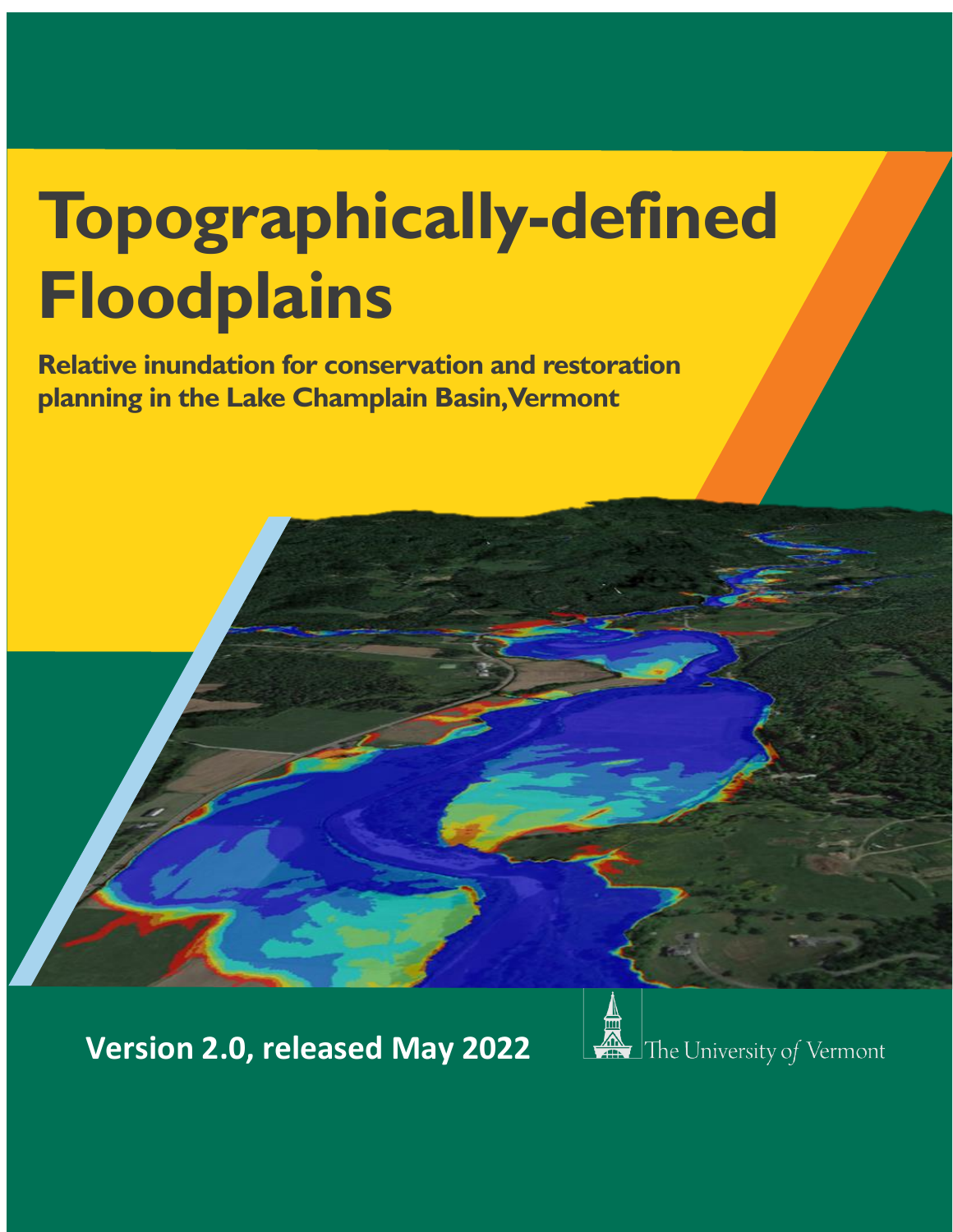# Topographically-defined Floodplains: Relative inundation for conservation and restoration planning in the Lake Champlain Basin, Vermont

# Version 2.0, released May 2022

Rebecca Diehl, PhD, UVM Department of Geography Kristen Underwood, PhD, UVM Department of Civil & Environmental Engineering Scott Lawson, UVM Department of Civil & Environmental Engineering Stephanie Drago, UVM Department of Civil & Environmental Engineering<sup>1</sup> Jeremy Matt, UVM Department of Civil and Environmental Engineering

Documentation Revision Date: 2022-05-25

Dataset Version: 2.0

Suggested citation: Diehl, R., K. Underwood, S. Lawson, S. Drago, J. Matt. Topographicallydefined Floodplains: Relative inundation for conservation and restoration planning in the Lake Champlain Basin, Vermont. May 25, 2022. <https://www.arcgis.com/home/item.html?id=b05be7a01d56484593a2137c659bcb92>

<sup>&</sup>lt;sup>1</sup> Current affiliation: USDA National Resource Conservation Service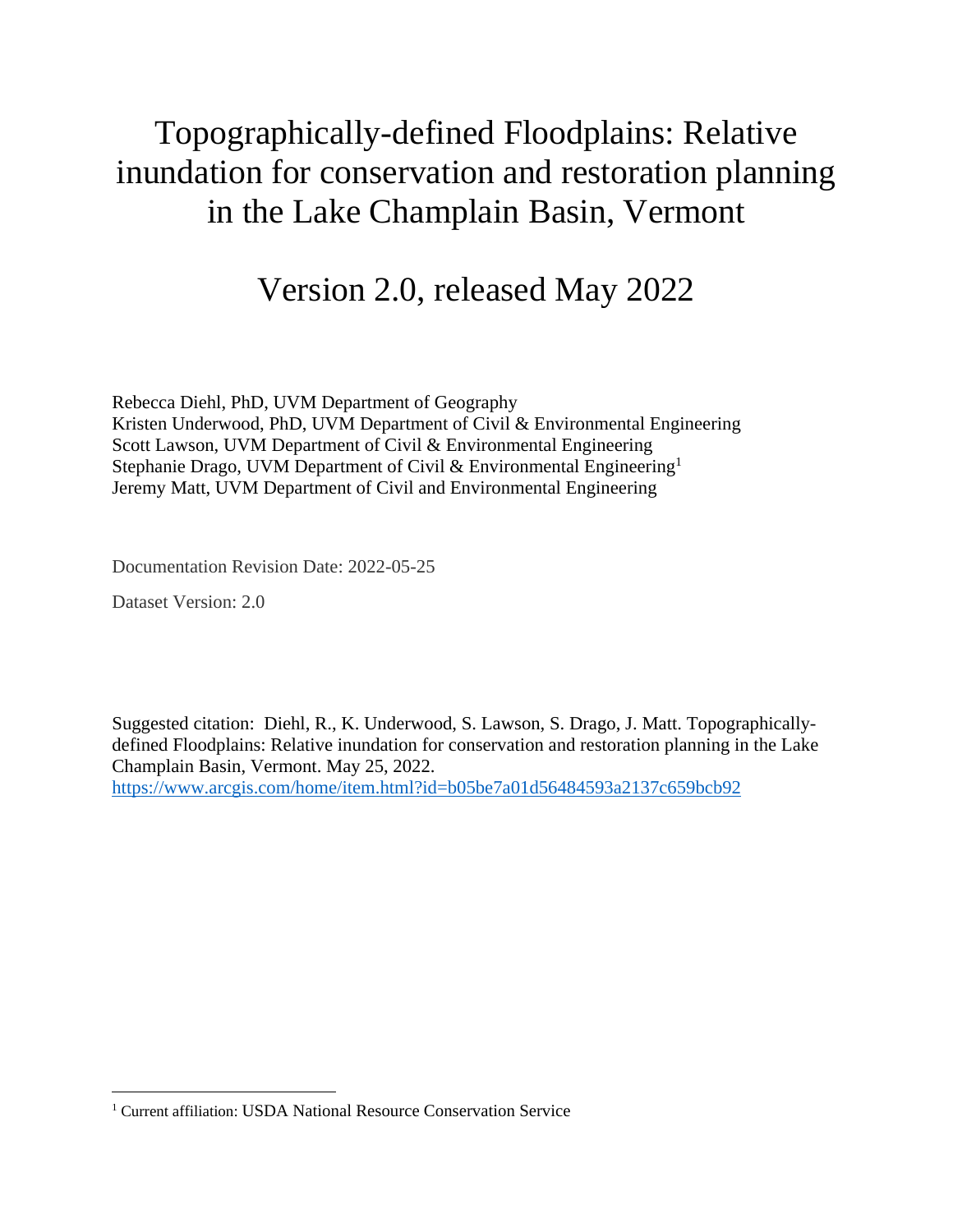# Topographically-defined Floodplains: Relative inundation for conservation and restoration planning in the Lake Champlain Basin, Vermont

## Statement of Purpose (Abstract)

The Topographically-defined Floodplains were generated from high-resolution topographic data along rivers draining greater than 2 square miles in the Vermont portion of the Lake Champlain Basin. These floodplains are intended for planning and research use by government, academic, commercial and non-governmental agencies; they are not a substitute for FEMA Flood Insurance Rate Maps and are not intended for regulatory use. A greater geospatial coverage of floodplains in the basin will support analyses of floodplain and wetland processes and restoration and conservation planning for improved water quality, enhanced flood and climate resilience, and expanded habitat and ecosystem functions. Lateral extents of flooding for storms of recurrence intervals ranging from 2 to 500 years are represented in the dataset.

## Floodplain Dataset Description and Intended Use

The Topographically-defined Floodplain dataset described in this document is a high-resolution raster that communicates the extent and frequency of flood inundation along rivers that drain 2 square-miles or more in the Lake Champlain Basin, Vermont. Inundation information was derived from a low-complexity hydraulic model that simplifies the characterization of water movement across the landscape. This modeling approach requires less rigorous site-scale data development than other comparable floodplain products, and instead relies upon high-resolution Digital Elevation Models (DEMs) available for the region. Consequently, a greater spatial coverage of floodplains for the region was able to be generated, as well as a representation of variable inundation extents for a suite of peak discharges ranging from events that are common (e.g., 2-year flood with a 50% probability of occurring in any given year) to those that are rare (e.g., 500-year floods with 0.2% probability). Eight modeled storm sizes are represented in this dataset (2, 5, 10, 25, 50, 100, 200, and 500 year peak floods) informed by regional regression analyses built from Vermont watershed characteristics and the historical hydrology of the region (Olson, 2014). Details of the modeling approach and recent improvements undertaken for this release of the floodplain dataset are provided in Technical Appendix A.

The specific low-complexity model developed for this application (probHAND; Diehl et al., 2021a) incorporates a probabilistic approach that accounts for the uncertainty in input values. Resulting model outputs for a given event include a range of probable inundation extents including the 95<sup>th</sup>, 90<sup>th</sup>, 75<sup>th</sup>, 50<sup>th</sup>, 25<sup>th</sup>, 10<sup>th</sup> and 5<sup>th</sup> percentiles. This Floodplain dataset consists of the most representative  $(50<sup>th</sup>$  percentile) inundation extent for each of eight storms sizes  $(2, 5, 5)$ 10, 25, 50, 100, 200, and 500 year floods).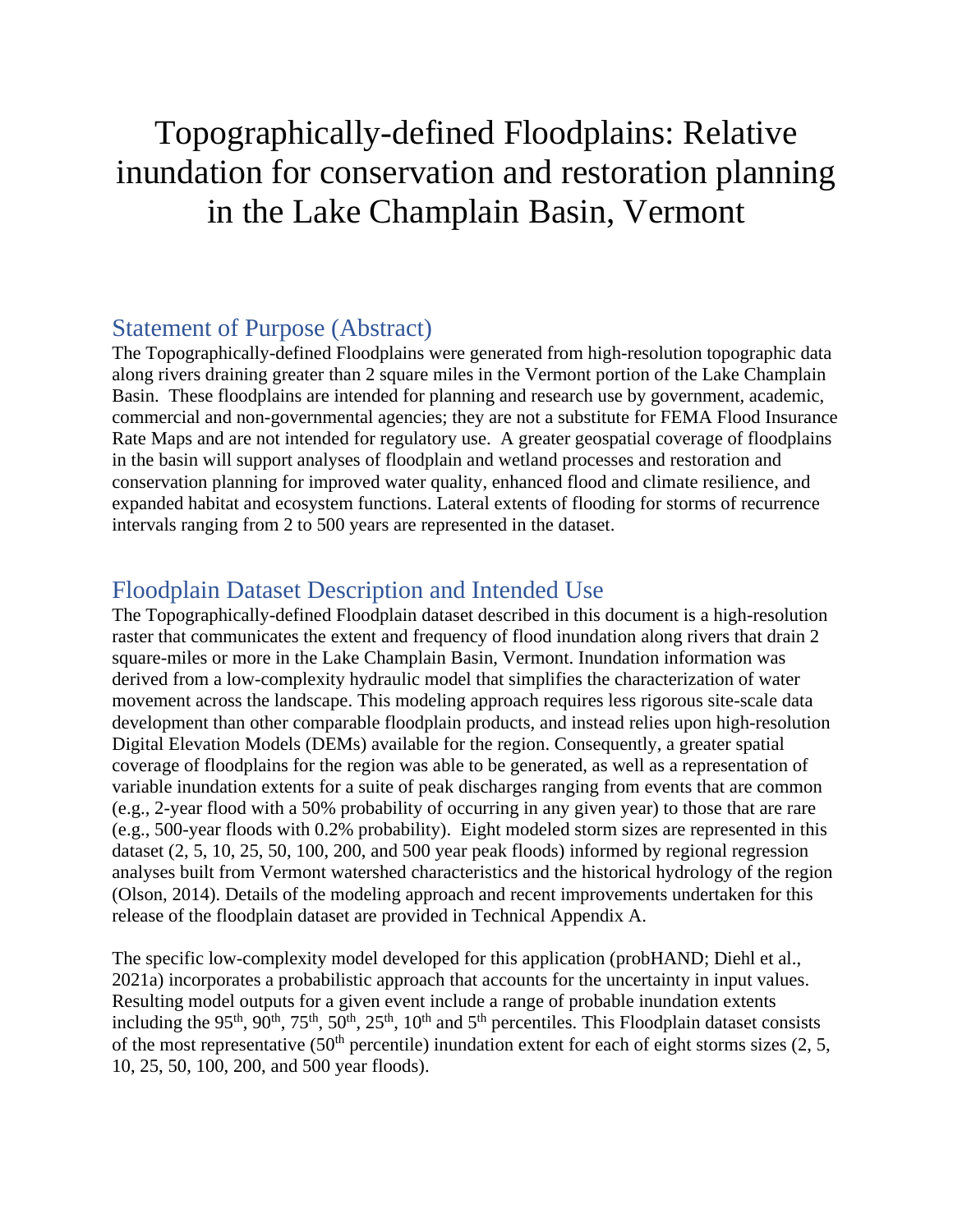Floodplain maps were developed in support of research and planning efforts to: 1) create a more comprehensive inventory of floodplains as natural features along major rivers in the region, 2) identify the likely extents of flooding along the river corridor for a suite of storm sizes, 3) to add granularity to the floodplain extents by identifying the relative inundation frequency (e.g., common vs rare) of features contained within these mapped floodplains. Because of simplifications made to represent hydraulic processes in the modeling approach and uncertainties and errors in large scale model parameterization (e.g., flood peak discharges at ungauged reaches, roughness values), there are limitations to their use. These limitations are described in more detail in Technical Appendix B and attributed in the companion Topographically-defined Floodplain Reach Attribute dataset. Version 2.0 Floodplain dataset is an expansion and improvement on the original dataset (version 1.0), as described in Diehl et al (2021a) and applied to Gourevitch et al. (2022).

## Example Use Cases

The following use cases describe the types of information and analyses that may be derived from the Floodplain maps in support of conservation and restoration planning.

#### #1: Flood and Climate Resiliency

This more comprehensive floodplain mapping inventory will highlight opportunities to enhance the region's resilience to floods and a changing climate. Floodplains and wetlands store water during floods, attenuating flood peaks, and protecting downstream communities and infrastructure (Watson et al., 2016). Water that temporarily accesses floodplains and wetlands during floods can also recharge shallow aquifers, mitigating the expected greater frequency of summer dry periods and drought (Guilbert et al., 2015). Yet, many floodplains in the Lake Champlain Basin have been disconnected, either laterally because of roads, railroads, berms, or other infrastructure, or vertically through channel incision (Kline and Cahoon, 2010). The Floodplain maps may be used to locate features (e.g., railway berms, roadways, development) that have historically disconnected portions of the floodplain (Figure 1), and to quantify improvements in floodwater storage and aquifer recharge that would be possible with restoration and reconnection (Schiff et al., 2008; Drago, 2021). Additionally, as future rainfall is anticipated to be more intense, generating larger floods (Guilbert et al., 2015), the range of inundation frequencies available in the Floodplain maps may be used to visualize areas that may be at greater future flood risk.

#### #2: Water Quality and Nutrient Management

Floodplains and wetlands capture, store, and transform flood-transported constituents, including sediment and nutrients, improving downstream water quality (Noe and Hupp, 2005). Research in the Lake Champlain Basin and elsewhere has established that floodplains that are more regularly inundated capture a larger amount of the total flood-transported sediment and phosphorus load (Pizzuto et al., 2016; Diehl et al., 2021b), but may also release phosphorus during flooding, notably from recently-farmed lands with legacy phosphorus (Roy et al., 2021). Relative inundation frequencies on the Floodplain maps may be used to evaluate the sediment and phosphorus storage capacity and identify opportunities to increase sediment and nutrient retention, through floodplain and wetland restoration and conservation projects.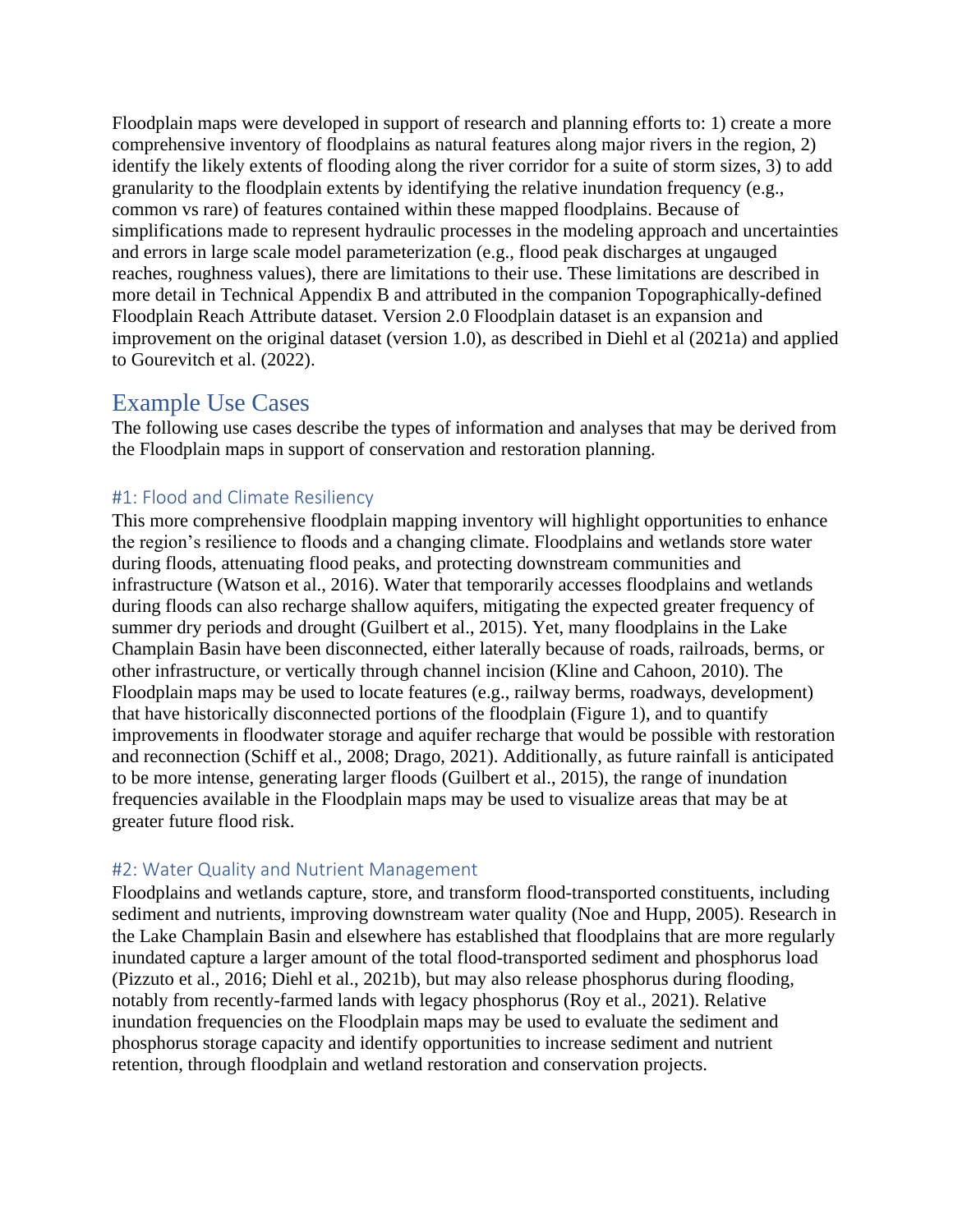#### #3: Riparian Habitat

The hydrologic regime of a river and its riparian corridor is the dominant driver of process, shaping the physical setting and determining the types of natural communities and habitats that can thrive (Poff et al., 1997). As such, Floodplain maps may be used to assess the current and potential extents of riparian habitats and can help to inform their health based on the degree of lateral and vertical connectivity. Planners may reference the full extent of the Floodplain maps (i.e., the edge of the 500 year flood) to inform town and regional growth plans, that seek to preserve linkages to upland forest blocks. Practitioners may reference inundation frequency to choose appropriate species for riparian buffer design.

#### #4: Environmental Justice

Initiatives to identify, and alleviate, the disproportionate impact of environmental hazards on, and limited access to environmental benefits for marginal communities are gaining momentum (e.g., Vermont's Environmental Justice Bill). The Floodplain maps may be used to evaluate the potential impact of flooding on infrastructure and property and the socioeconomic and equity consequences, in the aggregate, at a regional scale (e.g., Gourevitch et al., 2022).

## Ongoing Research

Ongoing research is expected to generate future refinements of this floodplain dataset by addressing some of the limitations described in Technical Appendix B, including:

- 1. Using more geomorphically-consistent reaches to better resolve reach-average hydraulic geometry properties.
- 2. Improvements to the underlying HAND raster algorithm to reduce the frequency of artifacts generated during flow routing (e.g., HAND "cliffs").
- 3. Development of a post-processing algorithm to create a more seamless transition between reaches
- 4. Quantification of uncertainties in hydraulic geometry values associated with the channel area below the water surface.
- 5. Refinement of flood frequencies, or better characterization of uncertainties in flood frequencies, based on departures from regional regressions.
- 6. Streamlining model execution to update maps at a sufficient future frequency to capture updates in the underlying data source layers (e.g., topography, stream network, land cover) and improved predictive abilities of hydrology in ungaged basins.
- 7. Balancing model overprediction in areas of low topographic relief.

# Acknowledgements

This dataset represents the culmination of many years of research and development and has benefited from numerus funding sources and intellectual inputs from a large group of stakeholders and researchers. We are grateful for support from the United States Geological Survey under Grant/Cooperative Agreement No. (G16AP00087) to the Vermont Water Resources and Lake Studies Center, a Lake Champlain Research Program Technical Grant, funding from the VT Department of Environmental Conservation and Watershed Investment Division under Phase 2 of the Functioning Floodplain Initiative, Lake Champlain Sea Grant, the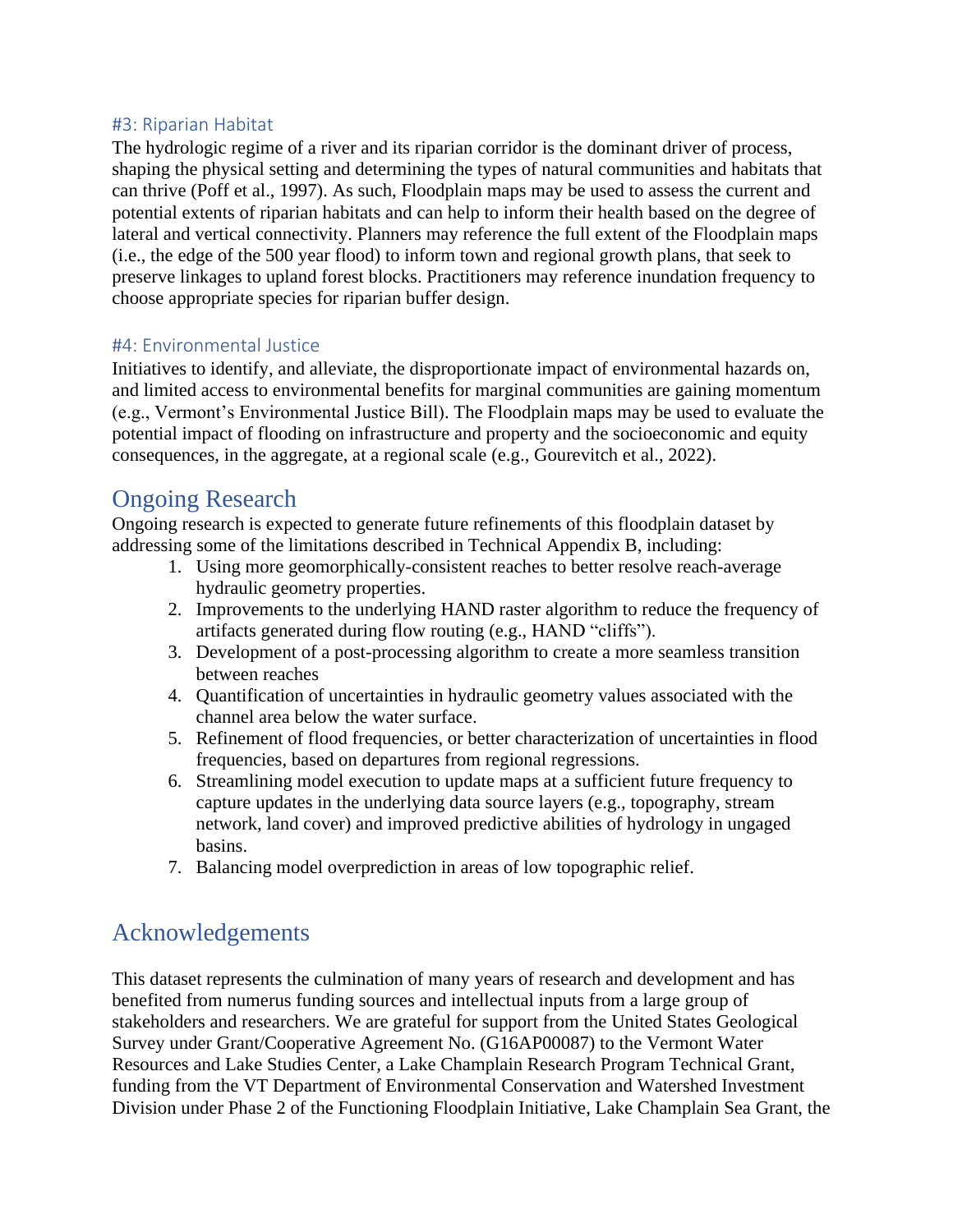Nature Conservancy, and Vermont Center for Geographic Information. The project team is grateful to Jesse Gourevitch and Jeremy Matt for technical advice on HAND methodology and software; JG was partially supported by the GUND Institute for Environment and VT EPSCoR and JM was supported by a GUND Barrett Fellowship. Stephanie Drago was instrumental in dataset management and Beverley Wemple and Donna Rizzo provided feedback on the conceptual framework.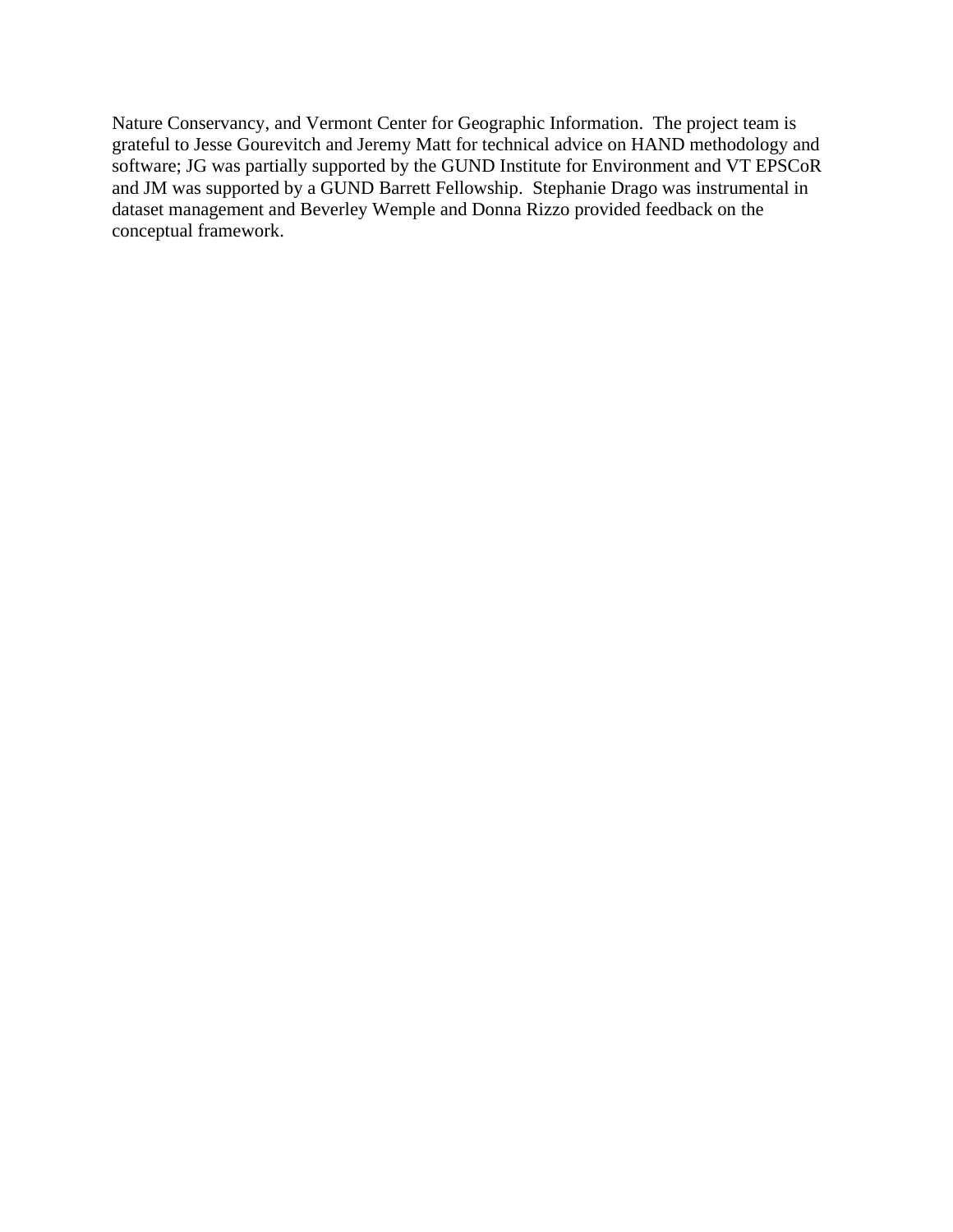# TECHNICAL APPENDICES

# APPENDIX A: Updates to the probHAND model

Floodplain maps were developed using the probabilistic topographically-based low complexity hydraulic model, probHAND. The probHAND model identifies the fluvial portion of flood hazards by accounting for the maximum flooded extent for statistically-determined events. The initial formulation of this model, and its application to the Lake Champlain Basin in Vermont is described in Diehl et al (2021). Subsequent to the publication of Diehl et al (2021a), the model code and modeling approach has been updated to improve the representation of process, presentation of results, or efficiency of the code. Here we document those updates. The updated model code is available here: [https://github.com/sclaw/probHAND.](https://github.com/sclaw/probHAND)

#### 1. New more efficient Thiessen polygon algorithm

The probHAND model averages hydrologic, hydraulic, and geometric characteristics within discrete units of the landscape to characterize inundation patterns on a reach basis. These units are defined by vertices of NHDPlus reaches, and delineated using Thiessen polygons (Underwood, et al., 2021). A new more computationally-efficient method for generating Theissen polygons was selected for this updated version of the Floodplain dataset. In the new method, infinite Voronoi regions were generated from vertex points using Python's SciPy library (Virtanen et al., 2020). Finite approximations of the Voronoi regions were made by replacing any infinite polygon vertices with the intersection of the infinite ray and the watershed boundary (HUC-12).



Figure A1. Example watershed discretized into units defined by the Thiessen polygon method along the river centerline of each reach. Model parameters are averaged for each spatial unit to characterize inundation.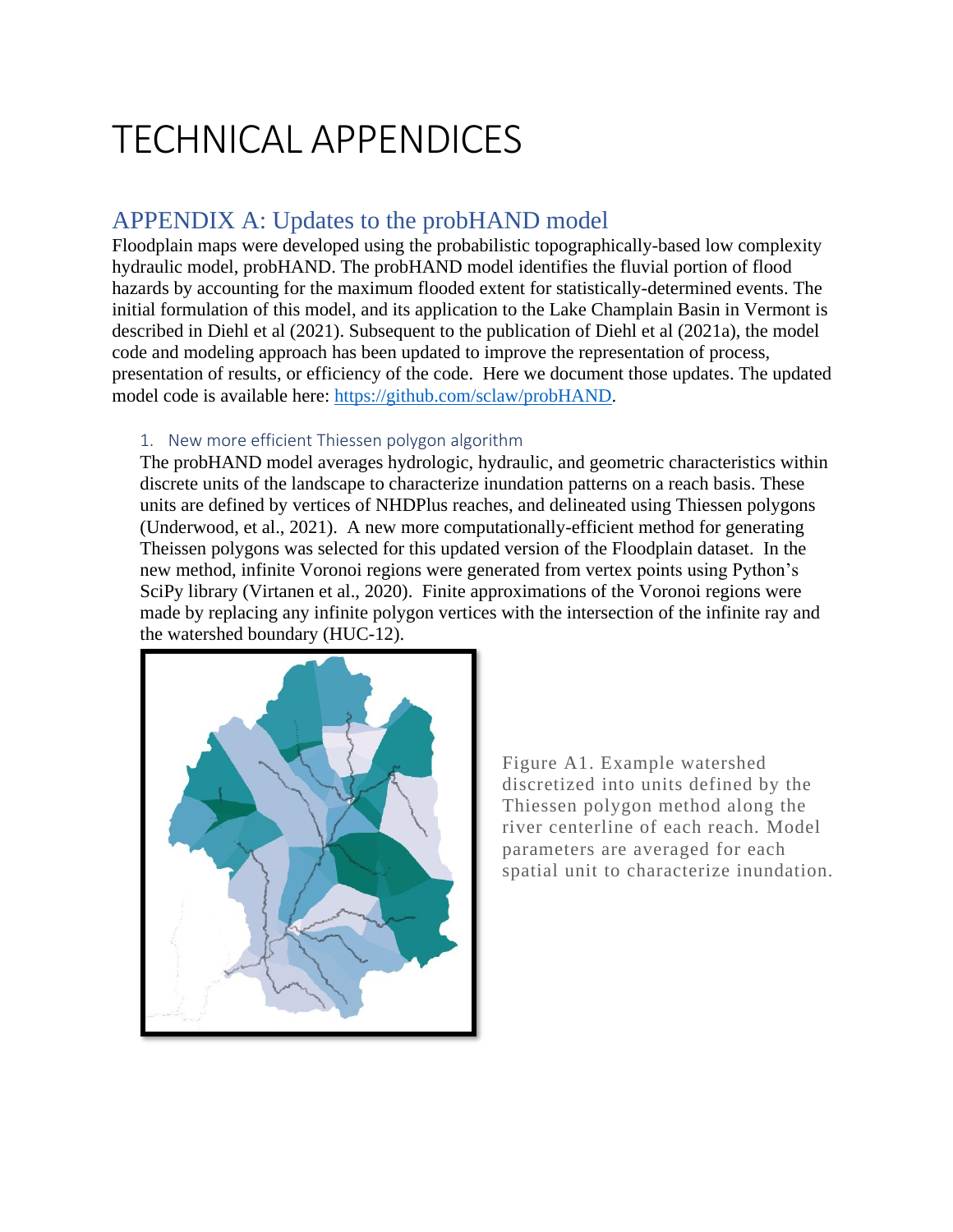2. New algorithm to appropriately map dominant flooding sources at confluences Discretizing the landscape into spatial units defined by stream reaches precludes inundation from sources other than the reach associated with that unit. In reality, confluences are within the floodplains of two rivers, and they are subject to risk of inundation from both flooding sources. The artificial boundaries associated with Thiessen polygons may introduce large errors in inundation patterns near confluences, particularly where small tributaries enter larger rivers, (e.g., Figure A2). To more accurately represent this backwater effect on tributaries, a post-processing algorithm was introduced that projects the flood depth on the dominant river up the length of the non-dominant reach (i.e., smaller tributary) at each river confluence (Figure A2).



Figure A2. Example of errors in flood inundation extents introduced by Theissen polygon artifacts at the confluence of two unequally-sized rivers (left), and the resulting improvement in inundation with application of the backwater algorithm (right).

To implement this algorithm, a database of river reaches was manually compiled using a binary tree structure. Confluences were identified by querying the tree for all parent reaches containing two children. Maximum reach stages were extracted from the probHAND model run data for the two child reaches at all modeled recurrence intervals. For each recurrence interval, the maximum flood depth of the two children was found and this value was stored as the confluence Dmax. Backwater water-surface elevations (ELbackwater) and backwater depths (Dbackwater) were calculated for each tributary reach and each recurrence interval as

> $EL_{\text{backwarder}} = EL_{\text{min\_reach}} + D_{\text{max}}$  $D_{\text{backwarder}} = D_{\text{max}}$

where EL<sub>minreach</sub> is the minimum topographic elevation along the reach's centerline. To find the extents of backwater inundation within each tributary reach, three filters were applied.

i. The Thiessen Polygon for the relevant tributary reach was selected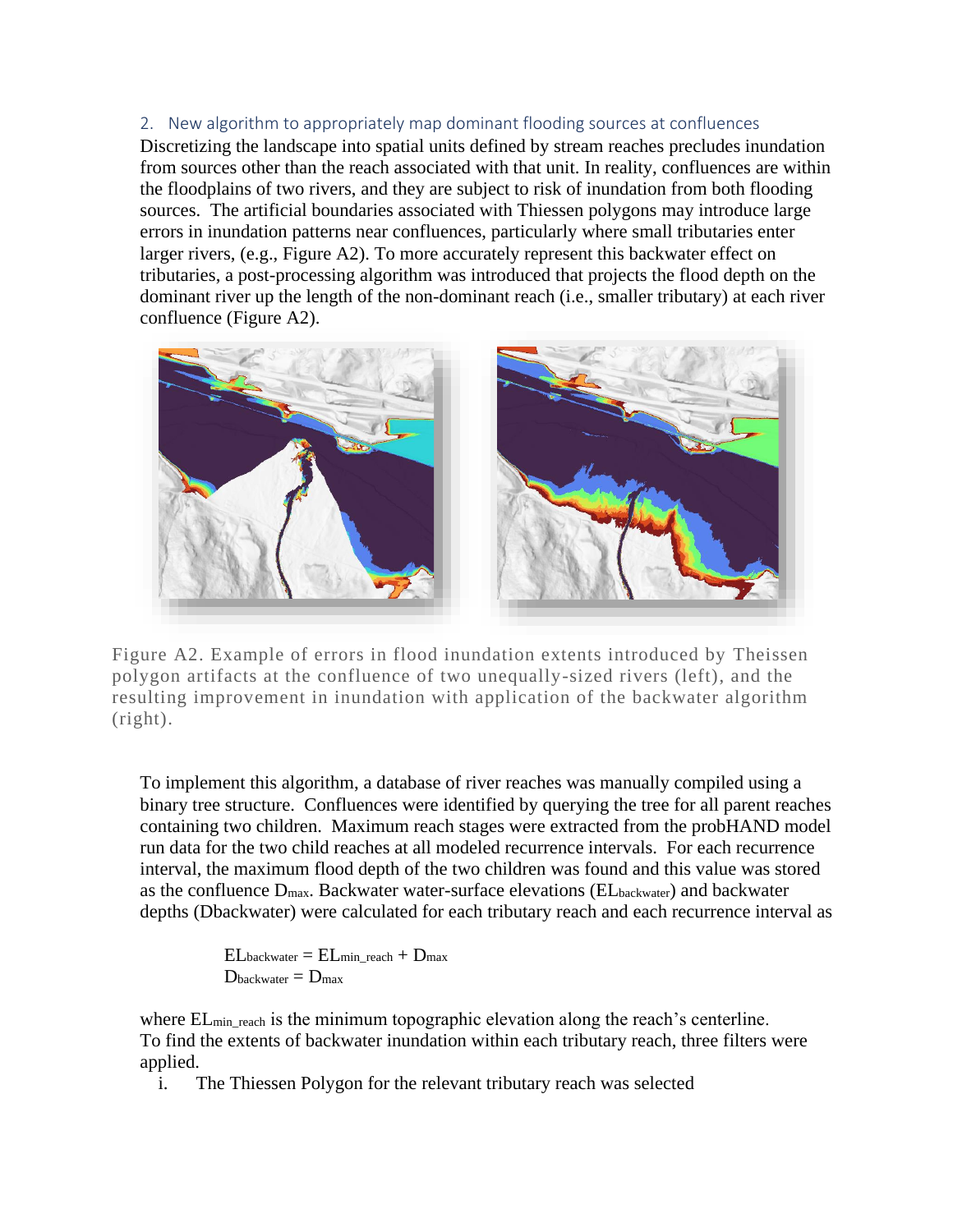- ii. Areas where the topographic elevation was less than ELbackwater were selected to reflect the backwater effect of the confluence.
- iii. Areas where the HAND elevation was less than Dbackwater were selected to both keep with the HAND modeling paradigm and to remove any flooding far away from the channel (Thiessen fringes) in topographic low areas.

Logical conjunction (i.e. an AND function) was used on these three filters to generate the final backwater footprint. Depths within the backwater footprint were calculated as

 $D<sub>backwater_inundation</sub> = EL<sub>backwater</sub> - Topographic elevation$ 

Finally, those backwater inundation depths were used to overwrite any areas of the model output where backwater inundation depth was greater than the base model inundation depth.

It is worth noting that assuming the risk of inundation from the dominant flooding source will still underestimate risk within confluence areas. A more robust analysis would analyze the joint probability of inundation from either flooding source. Under the current formulation of the probHAND model such an analysis would be intractable, so it was not pursued.

#### 3. Resolving gaps in HAND Elevation rasters due to basin incongruency

The Topographically-defined Floodplain maps take advantage of the high-resolution topographic data available for Vermont and are developed at a 1-m resolution. To efficiently run the probHAND model on large files, analyses were performed on HUC12 sub-watershed units, defined by the boundaries in the Watershed Boundary Dataset (https://www.usgs.gov/national-hydrography/watershed-boundary-dataset). Because DEM data used to generate HUC12 boundaries differs from the LiDAR-derived DEMs for Vermont, cells located along the edges of the HAND Elevation Raster often did not drain to a cell within their HUC12 (Figure A3, left). The resulting gaps in many HAND Elevation rasters carried over to gaps in the Topographically-defined Floodplain maps. To fill these gaps, a coarser resolution (5-m) HAND Elevation Raster was generated for each modeled HUC-8. "nodata" areas within each HUC-12 HAND Elevation Raster were then imputed with 1m resampled data from the HUC-8 HAND Elevation Raster (e.g., Figure A3, right).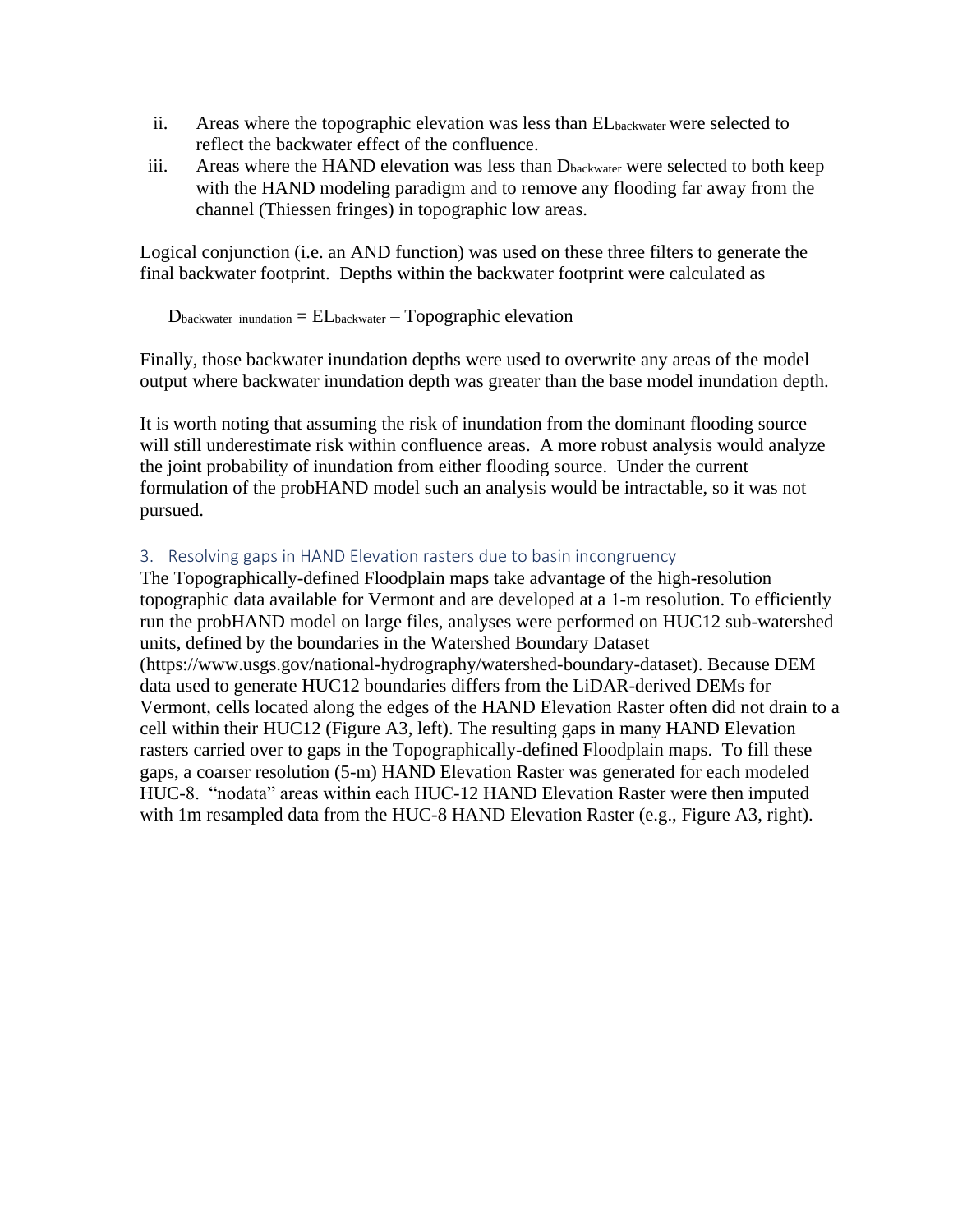

Figure A3. Missing HAND raster cells along HUC12 boundary defined by the National Watershed Boundary Dataset (left), and the resulting complete HUC12 HAND Elevation Raster after imputing raster values from a coarser-resolution continuous HUC8 raster (right).).

#### 4. Improved Uncertainty distributions for reach slope

The probHAND model incorporates a Monte Carlo analysis for input parameters to the Manning's equation (Diehl et al., 2021a). We assume normal and truncated normal probability distribution functions for Manning's n, slope, cross-sectional area, and discharge. By simulating over 1000 iterations, we generate an empirical cumulative frequency distribution that is mapped to a probabilistic flood inundation surface for each recurrence interval.

Based on field checking of Floodplain layers, the probHAND model tends to overpredict inundation extents for higher-frequency flood events in very-low-slope channels that often naturally have lower-than-average width/depth ratios. Therefore, the Monte-Carlo sampling procedure was updated to better capture variance of channel dimensions in these stream types. for this. To generate a stratified set of distributions for slope and cross-sectional area for Monte Carlo analysis, slope and cross-sectional area values extracted from both probHAND and HEC-RAS were compared for reaches where both data sets were available (e.g., Mad River, Black Creek, Otter Creek). When the values were compared, we noted that the difference between HEC-RAS and probHAND values differed for lower vs higher slope. Differences between the two model parameters were split into two groups (HAND slope  $< 0.001$  and HAND slope  $>=$ 0.001) and normal distributions were fitted to each of their populations.

A toggle was introduced to the model code, such that when a reach has a slope lower than 0.001 m/m, the Monte-Carlo procedure samples from the low-slope distribution for cross-sectional area and slope. When a reach has a slope higher than or equal to 0.001 m/m, the Monte-Carlo procedure samples from the high-slope distribution for cross-sectional area and slope. New distribution parameters are shown in Table 1.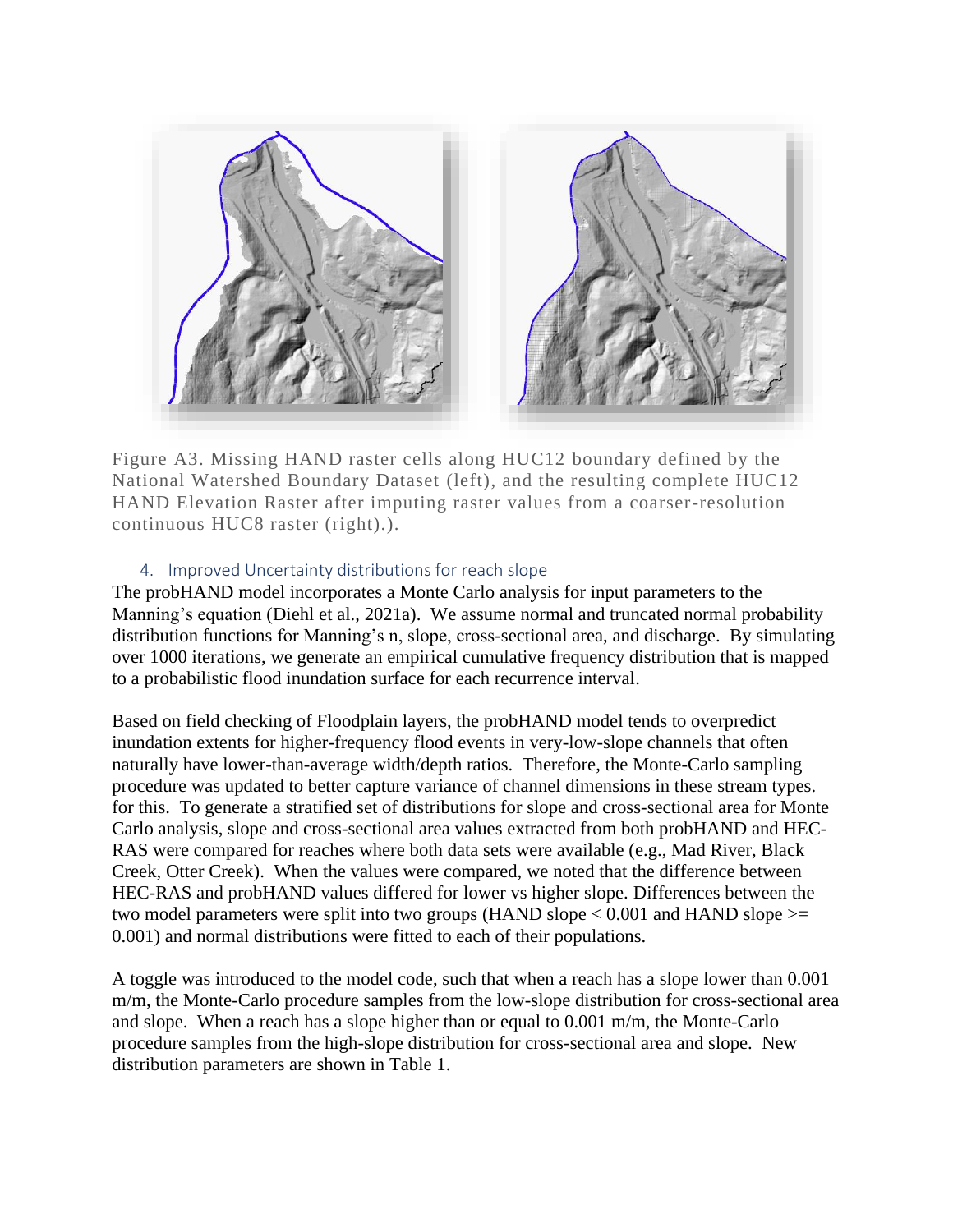Table 1. Parameters used in Monte Carlo uncertainty analysis for Lake Champlain application.

|                  | <b>Cross-sectional Area</b> |                                     | <b>Slope</b> |                                     |
|------------------|-----------------------------|-------------------------------------|--------------|-------------------------------------|
|                  | <b>Mean</b>                 | <b>Standard</b><br><b>Deviation</b> | Mean         | <b>Standard</b><br><b>Deviation</b> |
| Slope < 0.001    | 0.25                        |                                     | 0.1          | 0.66                                |
| $Slope >= 0.001$ | 0.16                        | () I                                | $-0.25$      | 0.45                                |

#### 5. Extraction of reach-based parameters for USGS Streamstats moved to downstream endpoints.

Flood frequency information (i.e., discharge associated with 8 recurrence interval flood events) is calculated for each NHDPlus reach relying on USGS Streamstats (see also B.6). This process involves delineation of an upstream watershed boundary, for extraction and calculation of drainage area, percentage of land cover characterized as wetland or open water, and average annual precipitation (Olson, 2014). The previous generation of floodplains used the reach midpoint to generate this information; this current release of Floodplain maps uses the downstream endpoint of the reach, to be more consistent with approaches used for Stream Geomorphic Assessment (VTANR, 2009) and data sets being derived under Vermont's Functioning Floodplain Initiative (https://dec.vermont.gov/rivers/ffi).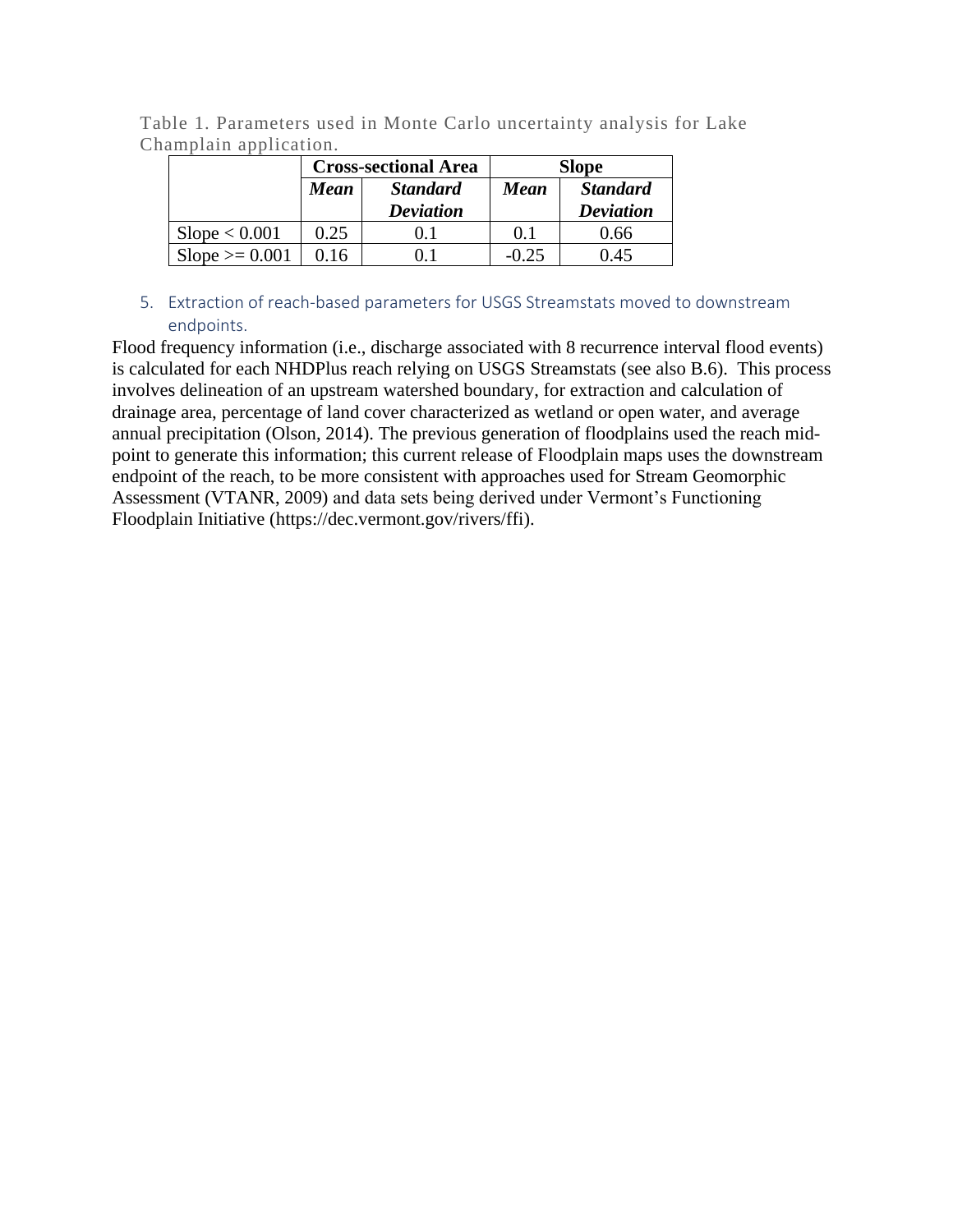# APPENDIX B: Uncertainties and Limitations of the Topographicallydefined Floodplain Map Dataset

Because low-complexity hydraulic models, such as the probHAND model, simplify the representation of process, certain limitations exist to their application that translate to uncertainties in the resulting spatial representation of flooding on the landscape (e.g., Afshari et al., 2018; Diehl et al., 2021a). Additional limitations result from uncertainties in large-scale model parameterization. Some of these uncertainties are addressed broadly in the probHAND uncertainty analysis and are explored in Diehl et al. (2021a). A comparison between the Floodplain dataset and flood extents determined by a 1-dimensional hydraulic model and as depicted on FEMA's regulatory maps may be found in Diehl et al (2021a) and Underwood et al (2021). Below is a list of known errors, uncertainties, and limitations of the Floodplain dataset. A vector-dataset of reach extents (the length of river over which inundation characteristics are mapped) is included as a companion layer with the Floodplain map dataset, and attributes each reach with the associated uncertainties, and landscape characteristics (e.g., slope) relevant to these uncertainties.

#### 1. Transitions between reaches

#### **Transitions between reaches are sometimes artificially abrupt, and do not follow topographic gradients.**

Unlike flood inundation models that calculate flow depths at a point on the landscape (and are therefore much more data and computationally intensive), low-complexity models such as probHAND identify inundation extents for discrete units of the landscape, defined by river reaches (specifically, NHDPlus reaches in this application). This spatial unit is projected on the landscape using Thiessen polygons, which is a geospatial technique to define an area of influence around a sample point, such that any location inside the polygon is closer to that point



than to any of the other sample points. As a result of this discretization of the landscape, artificial boundaries are sometimes present between reaches (e.g., Figure B1).

Figure B1. Example of transition between reaches that results in an abrupt change in mapped flood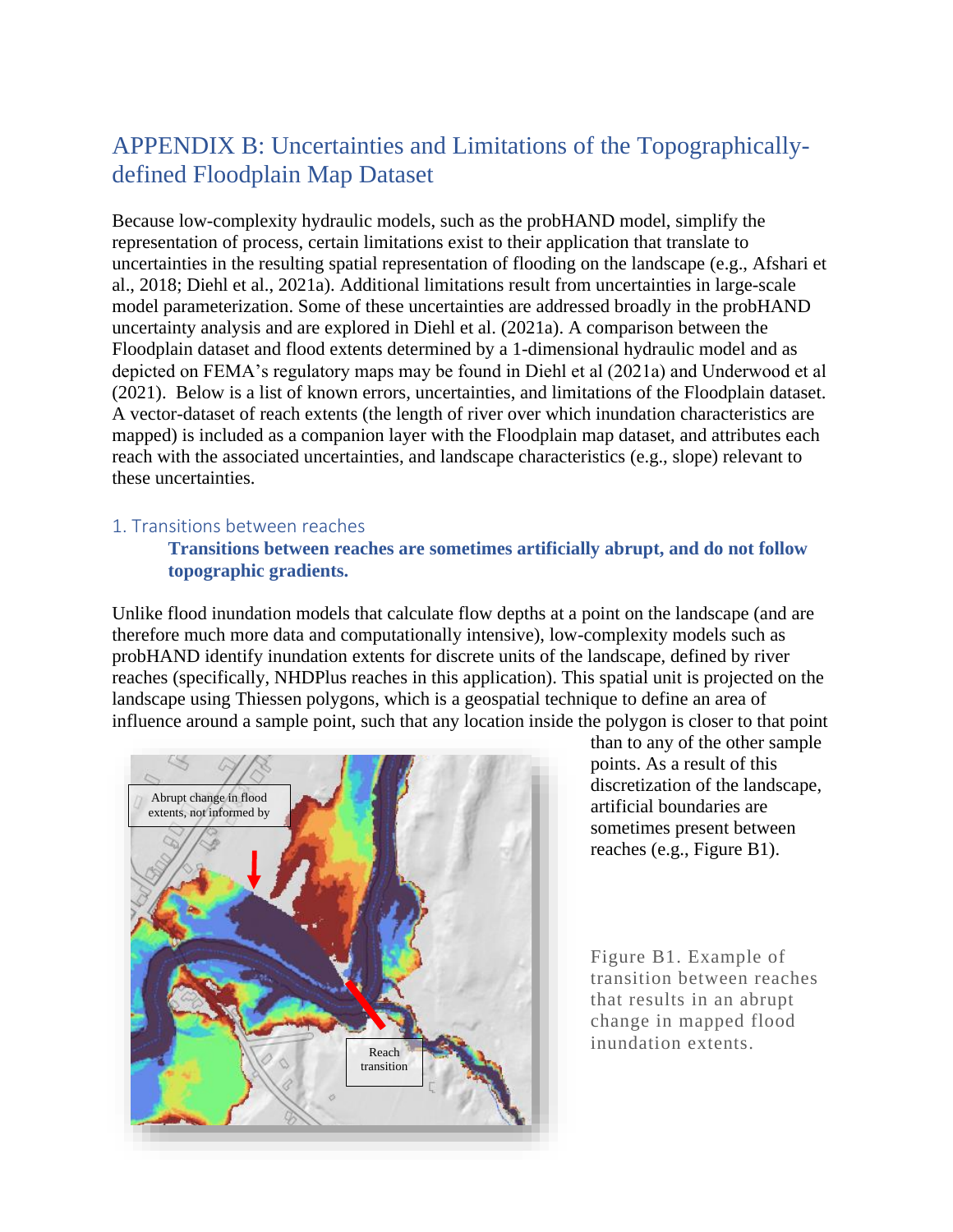#### 2. Unrepresentative reach breaks

**Reaches that are too long, or too short, have greater uncertainty associated with mapped flood extents. Additionally, short reaches create abrupt transitions, notably on larger floodplains.** 

The low-complexity model used to develop the Floodplain dataset calculates the average river geometry within a reach to develop a relationship between stage and discharge. Because of this, the probHAND model is most effective when applied to reaches with internally-consistent valley and channel geometries, as well as flow rates (Godbout et al., 2019). The Floodplain dataset relies on the NHDPlus dataset, which are hydrologically-defined reaches. Reach lengths in the NHDPlus dataset are highly variable and often span sections of river with variable valley confinement or slope (i.e., are longer than a geomorphically-consistent reach), or are too short to properly characterize slope. Additionally, short reaches, notably located in wider valleys, dissect the floodplain introducing errors and abrupt transitions (e.g., Figure B2). Short reaches, whose length is less than the width of the 500-year flood extent, are attributed in the Reach Attribute layer.



Figure B2. Short reach along large river, creates abrupt transitions in flood extents, that are not consistent with the surrounding floodplain.

#### 3. Confluences

#### **Floodplains around tributary junctions may have abrupt transitions and are limited in their representation of temporally variable dynamics.**

Because confluences are associated with the intersection of three reaches, each with drainage area over 2 square miles (upstream mainstem, tributary, and downstream mainstem), abrupt transitions noted in section B.3 may be exacerbated. A backwater algorithm applied as a postprocessing step (see A.2) reduces some of the mapped errors, but the algorithm is best suited for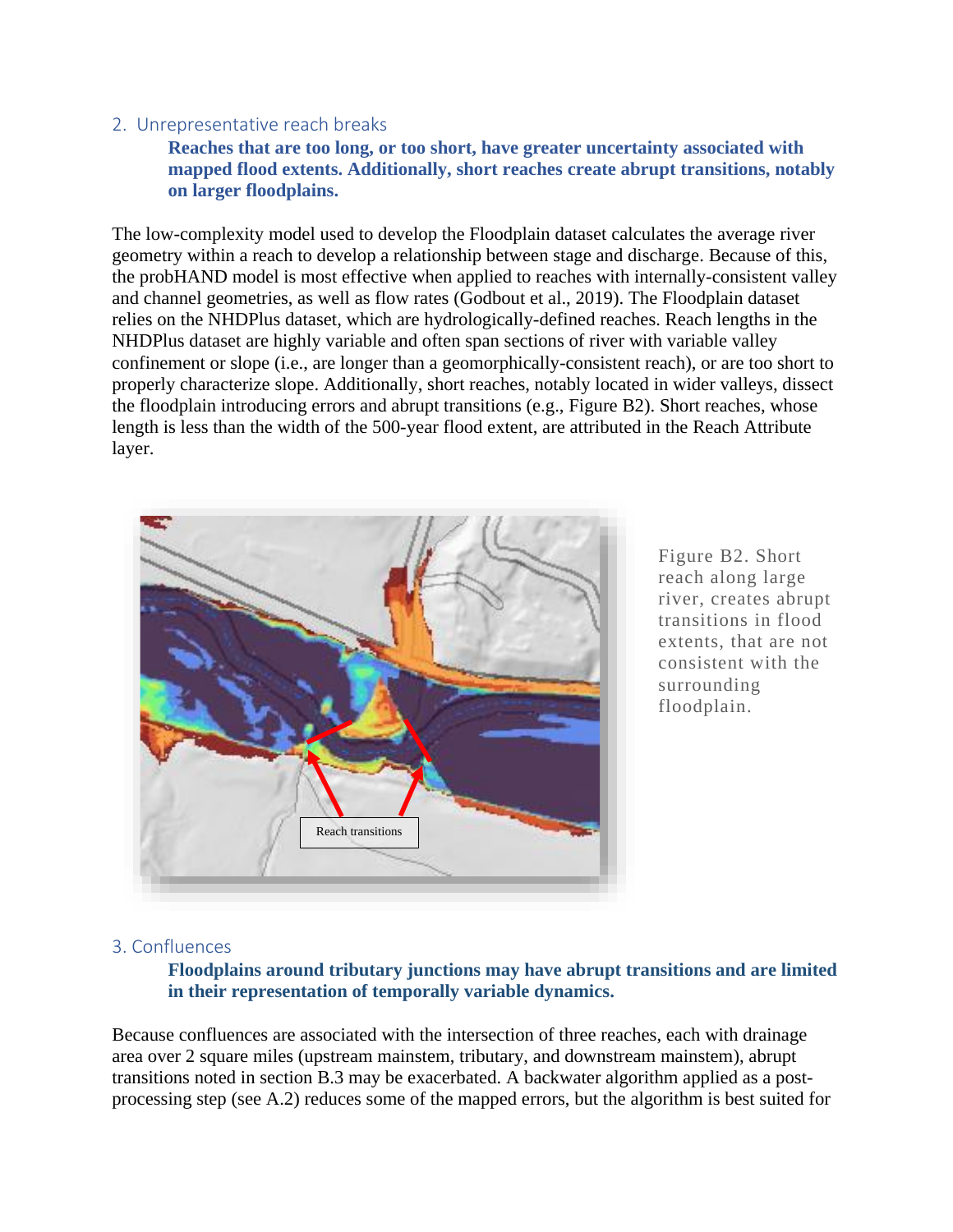tributaries that meet the mainstem at a 90 degree angle, and where the topography and gradient are not highly dissimilar between the two rivers. Additionally, variability in inundation, because of differences in flood peak timing, are not well captured. Confluences of major tributaries, which drain more than 2 sq -miles, are attributed in the Reach Attribute layer.



Figure B3. Tributary junction results in an artificial gap in likely inundated surfaces.

#### 4. Backwaters and Hydraulically Complex Areas

**Flood inundation patterns have greater uncertainties where flows are hydraulically complex and backwaters exist, such as in urban areas, upstream of bridges, and with abrupt changes in valley or channel width because of natural (e.g., bedrock outcrops) or manmade (e.g., bridges) barriers.**

Because it is difficult to fully attribute these uncertainties, only significant, and apparent barriers, such as stream crossings, are attributed in the Reach Attribute layer.

#### 5. Low Gradient, Low Relief Settings

**Lower slope valleys, that tend to have lower topographic relief, are likely to have greater uncertainties in inundation extents particularly for high-frequency, lowmagnitude floods. These uncertainties tend to translate to overpredictions of flooded extents.** 

Uncertainties in inundation extents associated with low gradient, lower relief settings may be attributed to a variety of uncertainties and simplifications in the mapping process. Measurement of channel geometry from LiDAR-derived data (that does not penetrate the water surface), can result in underestimates of channel area. Because of the low width/depth ratio commonly associated with low-gradient channels, errors in the LiDAR assessment of channel geometry are likely exacerbated, overestimating the stage (i.e., depth) associated with a given discharge. Additionally, the assumption of channel slope as the energy grade slope in the Manning's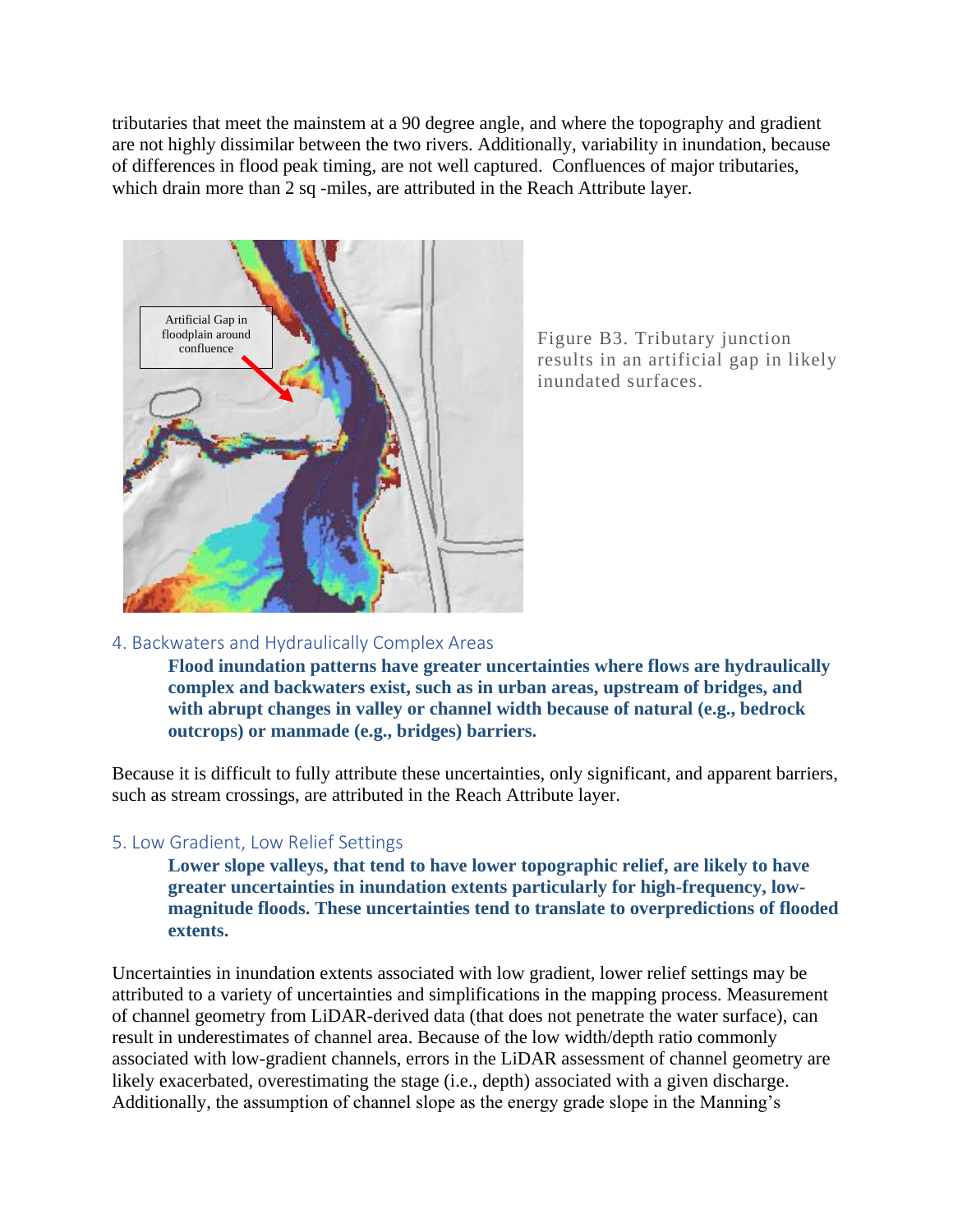equation, also inflates the overestimation of stage in these settings. Small errors in stage in low relief settings, translate to larger errors than in settings with more substantial changes in elevation across the river valley (Johnson et al., 2019). These uncertainties are addressed, to some degree, in the uncertainty analysis (see A.4 above), but remain an issue in this present release of the FLOODPLAIN dataset (e.g., Figure B4). Channel slope used in the probHAND model for each reach is attributed in the Reach Attribute layer.



Figure B4. Example of likely overprediction of flood extents in low gradient, low relief setting. Dark blue symbolizes the 2yr flood, which is unlikely to fill the valley bottom and overtop the road located at the valley wall.

#### 6. Peak Discharge Estimates Associated with Flood Frequencies

**Uncertainties in peak discharges may be great, especially along regulated rivers and those for which substantial access to floodplains and wetlands upstream attenuate flood peaks.** 

Peak discharges for each reach were estimated from a multiple linear regression model of Olson (2014) that underlies USGS Streamstats [\(https://streamstats.usgs.gov/ss/\)](https://streamstats.usgs.gov/ss/) in the Vermont region. This source uses a set of equations for various return intervals to estimate peak discharge for ungauged sites on rivers minimally affected by flow regulation (e.g., withdrawals, impoundments, diversions). Final regression equations reflect a relationship between peak discharge and the following three independent variables: drainage area, percent wetlands/water, and mean annual precipitation. A comparison of estimated peak discharges with discharges determined through a flow frequency analysis at gauged reaches in the Lake Champlain Basin demonstrates the limitations and challenges of using regional regressions for ungauged basins (Figure B5). In particular substantial over-estimation occurs on regulated rivers and where there is significant opportunity for water storage within the river corridor, such as on the Otter Creek that has a large wetland complex upstream of the Middlebury gage. The probHAND uncertainty analysis incorporates the standard error of the regional regressions, addressing some of the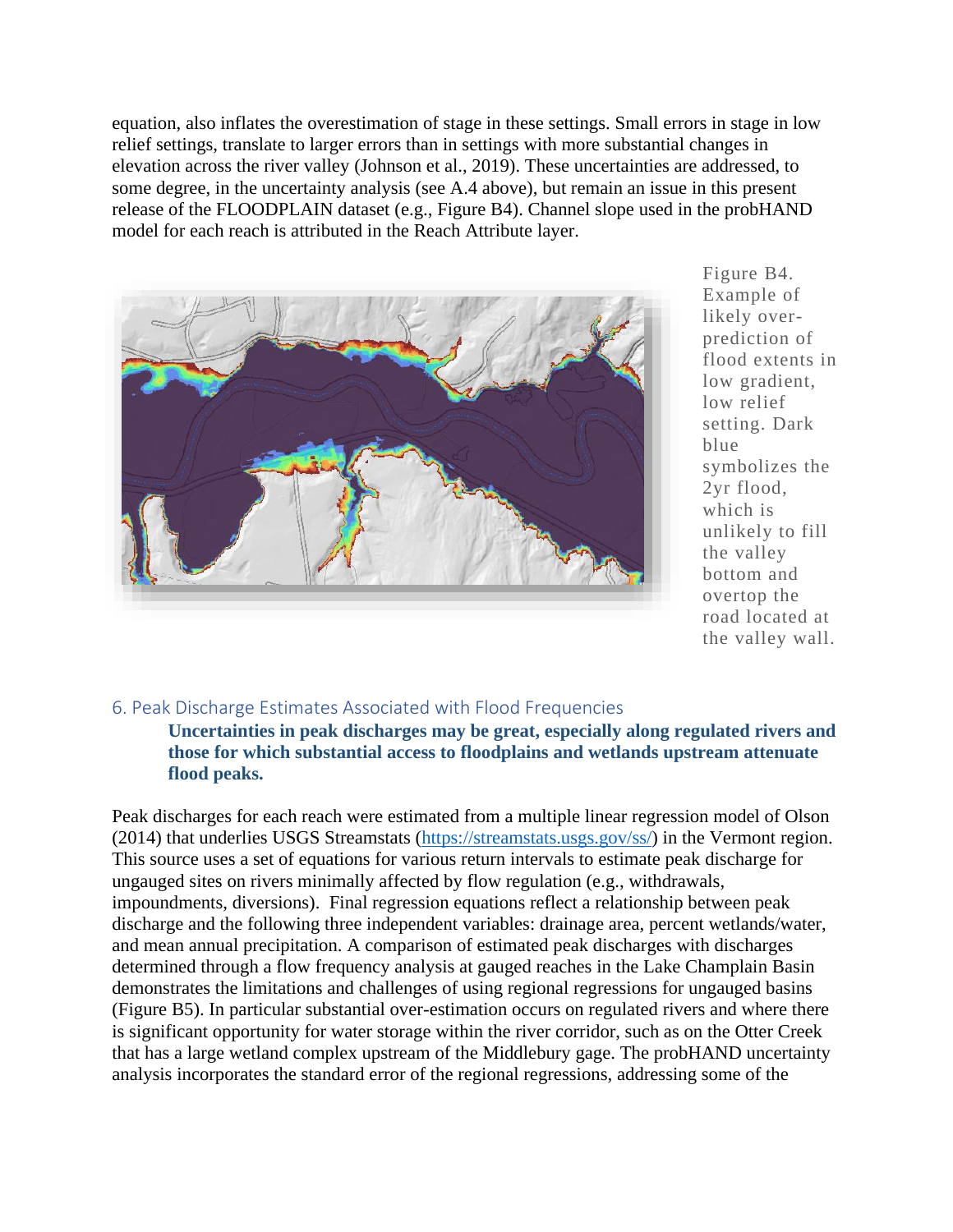



Figure B5. Relationship between estimated peak discharge (from regional regressions; Olson 2014) and those determined through a flood frequency analysis at gauged reaches for the 2, 5, 10, 20, 50, 100, 200, and 500 year recurrence interval floods.

#### 7. Instream Waterbodies

#### **Waterbodies that occur along the river corridor, including lakes, ponds, and reservoirs are not well represented in the Floodplain dataset**

The probHAND model is intended to delineate flooded extents within the valley bottom associated with fluvial (river-derived) flooding. This current version of the Floodplain dataset includes water bodies (i.e, ponds, lakes, or reservoirs) that intersect the stream center line; however, floodplains along these impounded reaches are not accurately mapped using probHAND procedures. Reaches with waterbodies are attributed in the Reach Attribute layer to flag the uncertainty in floodplain extents for these impounded reaches.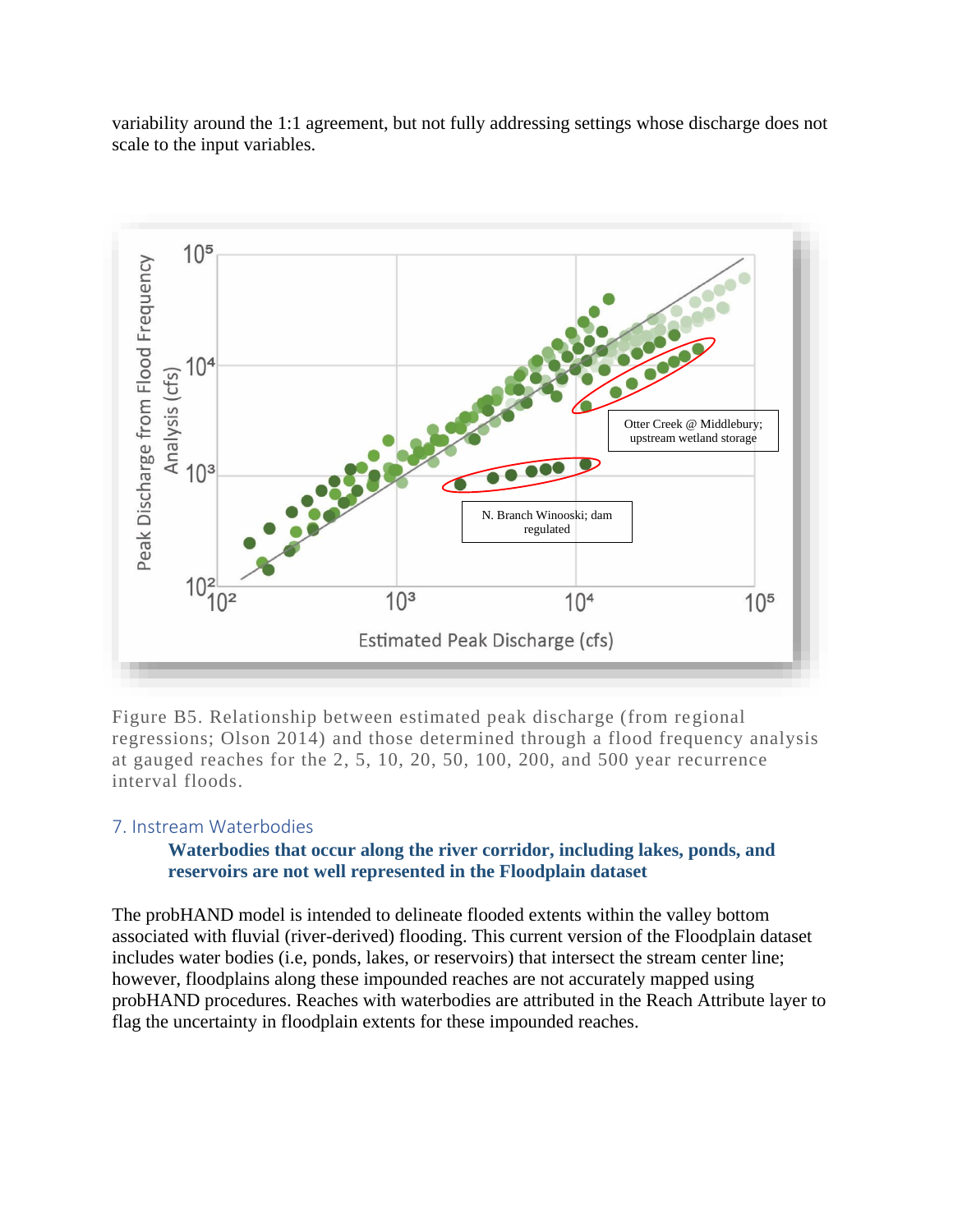#### 8. Persistent Barriers to Flow on Small Tributaries

#### **Inundated areas connected by culverts or bridges along small tributaries may be more frequently inundated than the maps indicate.**

Hydro enforcing was performed on barriers to flow along the channels draining greater than 2 square miles. Thus, barriers to flow persist in the underlying topography where bridges or culverts convey small side tributaries to the main stem. These are often prevalent in urban settings. Consequently, some floodplain locations depict inundation only at higher flood stages (i.e., when road berms are overtopped), when in reality they may inundate at lower flood stages



as facilitated by these under-road culverts (e.g., Figure B6).

Figure B6. Example of likely underrepresentation of flood inundation frequency on portion of floodplain dissected by roads. While elevated road crossings were removed along major tributaries during hydro enforcing of the DEMs, they remain along small (drainage area  $<$ 2 sqmiles) tributaries.

#### 9. Currency of Underlying Datasets

#### **Topographically-derived floodplains are based on the most recent dataset and may display inaccurate data if the landscape has changed.**

The Floodplain maps represent the flood inundation extents as they are topographically represented at time of the most recent LIDAR data collection flight, which varies from 2013 to 2017. Because of this, there may be occasions where the NHDPlus stream line (2011) is offset from the mapped floodplains, or where the known stream centerline today is offset by both the mapped floodplain and the NHDPlus stream line, or where the inundation is not representative of current patterns. Often this occurs when there has been some disturbance(s) of the floodplain and/or channel that altered local hydrology in the intervening time period, such as (i) a flood event resulting in channel avulsion, (ii) flood recovery efforts, (iii) progressive channel migration, (iv) channel restoration activities, or (v) land use change impacting channel position. The Reach Attribute layer documents the approximate LiDAR flight date.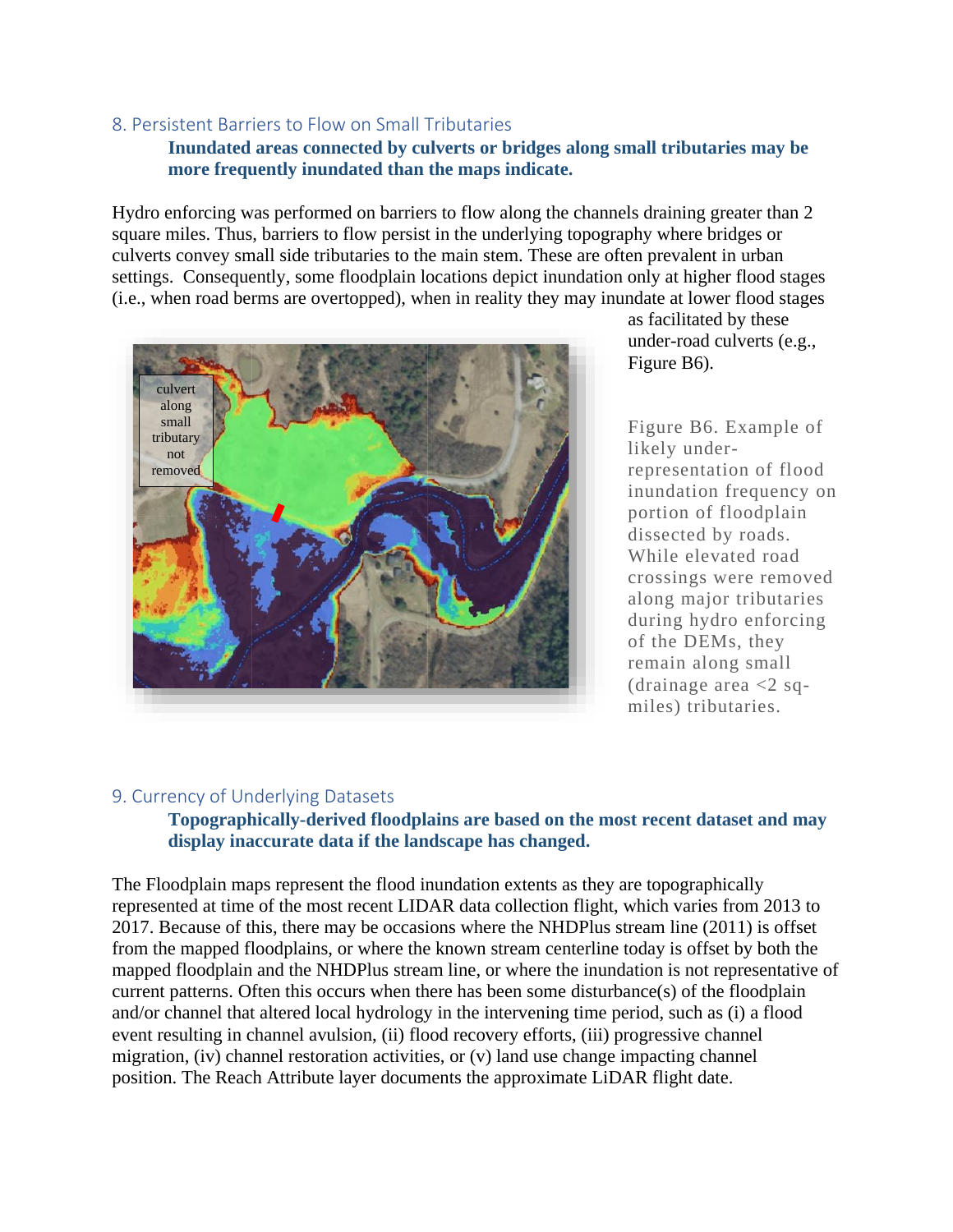#### 10. Flow Dispersion in Small Streams **Floodplains along small, headwater streams may contain gaps**

Stream network generation was performed using a D-infinity flow accumulation algorithm. Dinfinity algorithms divide the outflow of each cell amongst its two downslope neighbors, and because of this, they are able to reflect flow dispersion patterns within the topography. The probHAND model classifies cells as stream cells when the cell's flow accumulation exceeds the 2 square mile threshold. Flow in headwater reaches may disperse and dip below the accumulation threshold, leading to a gap in the stream network. With low flood stages in these areas already, these stream network gaps typically present as gaps in the floodplain.

#### 11. HAND "Cliffs"

#### **Floodplains may be constrained at an artificial barrier to flow.**

To develop the HAND raster, each cell on the DEM is traced downslope until a stream cell is encountered. In some instances, cells will trace substantially down-valley before encountering a stream cell. This will tend to exaggerate HAND elevation, relative to the nearest drainage as judged by Euclidean distance, and will likely mis-represent inundation frequencies. This flow accumulation algorithm can lead to underestimation of inundation extents and/or inundation frequency. Specifically, in some areas inundation frequency may be under-estimated, and in others, the floodplain will appear constrained at nonexistent barriers (i.e., a HAND "cliff"; Figure B7). This phenomenon is particularly pronounced in areas where the vertical distance from the river channel to floodplain is pronounced such as where rivers are incised or where berms or levees exist.



Figure B7. Example of HAND "cliffs", or artifacts of the algorithm used to develop the HAND raster. Floodplain maps are overlain on a hillshade of the HAND raster to highlight the "cliffs", or barriers to flow.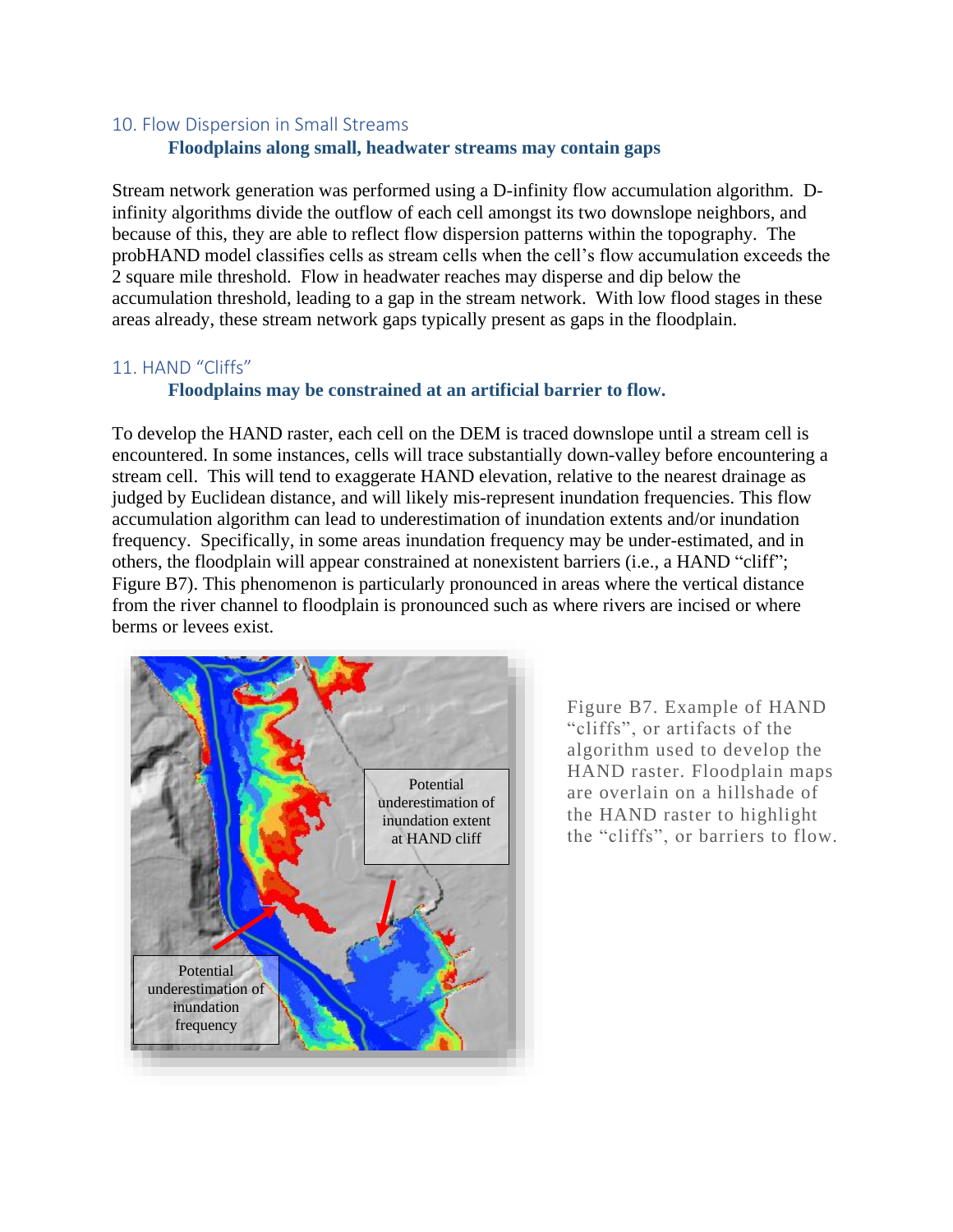

# APPENDIX C: Flow chart of probHAND Implementation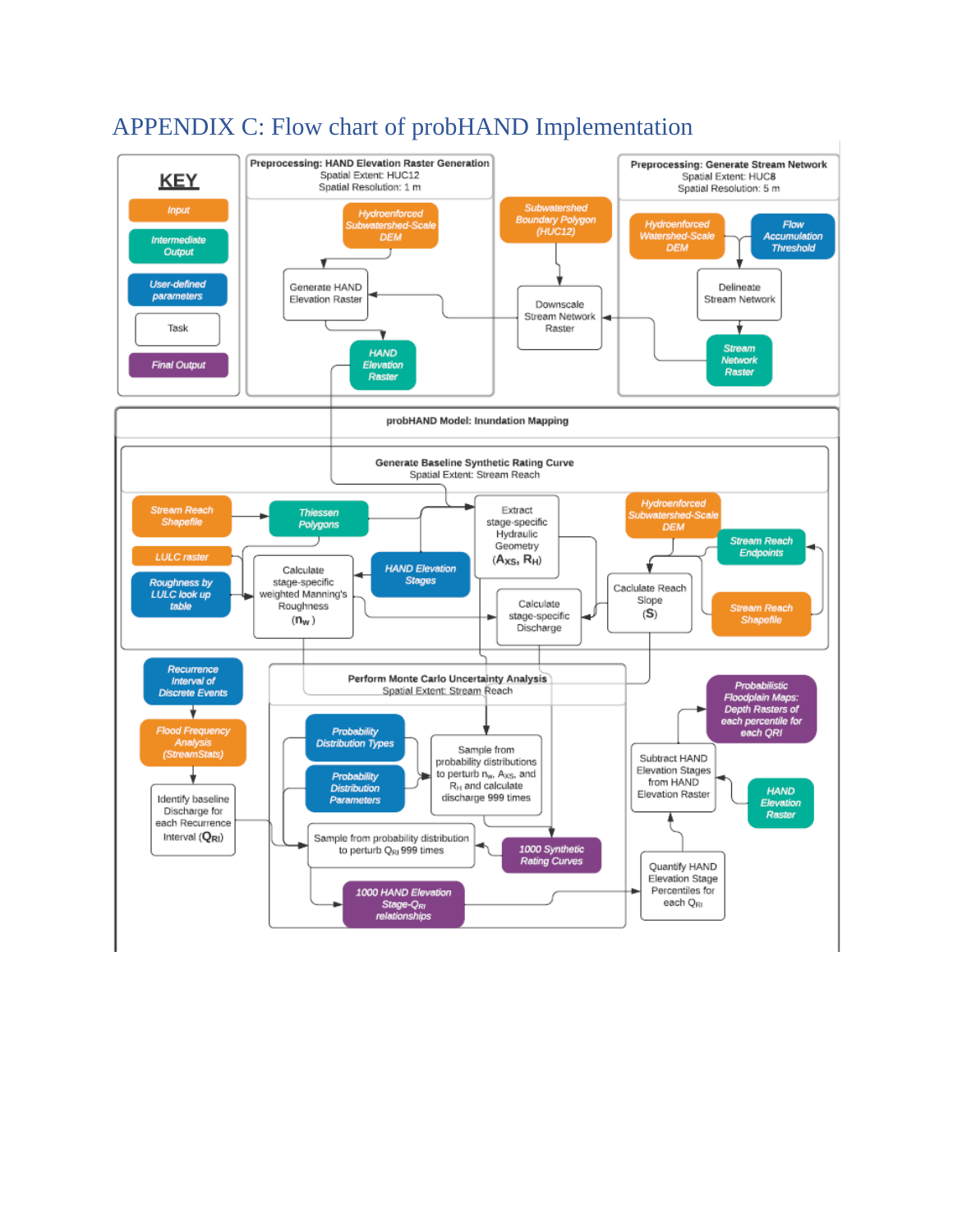## References

- Afshari, S., Tavakoly, A.A., Rajib, M.A., Zheng, X., Follum, M.L., Omranian, E., and Fekete, B.M., 2018, Comparison of new generation low-complexity flood inundation mapping tools with a hydrodynamic model: Journal of Hydrology, v. 556, p. 539–556, doi:10.1016/j.jhydrol.2017.11.036.
- Diehl, R.M., Gourevitch, J.D., Drago, S., and Wemple, B.C., 2021a, Improving flood hazard datasets using a low- complexity , probabilistic floodplain mapping approach: PLOS ONE, p. 1–20, doi:10.1371/journal.pone.0248683.
- Diehl, R.M., Wemple, B.C., Underwood, K.L., and Ross, D., 2021b, Evaluating floodplain potential for sediment and phosphorus deposition: Development of a framework to assist in Lake Champlain Basin planning.:
- Drago, S., 2021, Estimating Floodplain Storage and Prioritizing Floodplain Reconnection in the Northern Lake Champlain Basin in Vermont: University of Vermont, 76 p.
- Godbout, L., Zheng, J.Y., Dey, S., Eyelade, D., Maidment, D., and Passalacqua, P., 2019, Error Assessment for Height Above the Nearest Drainage Inundation Mapping: v. 55, p. 952–963, doi:10.1111/1752-1688.12783.
- Gourevitch, J.D., Diehl, R.M., Wemple, B.C., and Ricketts, T.H., 2022, Inequities in the distribution of flood risk under floodplain restoration and climate change scenarios: People and Nature, p. 1–13, doi:10.1002/pan3.10290.
- Guilbert, J., Betts, A.K., Rizzo, D.M., Beckage, B., and Bomblies, A., 2015, Characterization of increased persistence and intensity of precipitation in the northeastern United States: Geophysical Research Letters, doi:10.1002/2015GL063124.
- Johnson, M.J., Munasinghe, D., Eyelade, D., and Cohen, S., 2019, An integrated evaluation of the National Water Model (NWM)-Height above nearest drainage (HAND) flood mapping methodology: Natural Hazards and Earth System Sciences, v. 19, p. 2405–2420, doi:10.5194/nhess-19-2405-2019.
- Kline, M., and Cahoon, B., 2010, Protecting river corridors in vermont: Journal of the American Water Resources Association, v. 46, p. 227–236, doi:10.1111/j.1752-1688.2010.00417.x.
- Noe, G.B., and Hupp, C.R., 2005, Carbon, nitrogen, and phosphorus accumulation in floodplains of Atlantic Coastal Plain rivers, USA: Ecological Applications, v. 15, p. 1178–1190, doi:10.1890/04-1677.
- Olson, S.A., 2014, Estimation of flood discharges at selected annual exceedance probabilities for unregulated, rural streams in Vermont.:
- Pizzuto, J., Skalak, K., Pearson, A., and Benthem, A., 2016, Active overbank deposition during the last century, South River, Virginia: Geomorphology, doi:10.1016/j.geomorph.2016.01.006.
- Poff, N.L., Allan, J.D., Bain, M.B., Karr, J.R., Prestegaard, K.L., Richter, B.D., Sparks, R.E., and Stromberg, J.C., 1997, The natural flow regime: Bioscience, v. 47, p. 769–784.
- Roy, E.D., Wiegman, A.R.., Bowden, W.B., and Underwood, K.L., 2021, Quantifying phosphorus retention in restored riparian wetlands of the Lake Champlain Basin.:
- Schiff, R., Clark, J., and Cahoon, B., 2008, The Lamoille River and Black Creek Floodplain Restoration Project, *in* AWRA 2008 Summer Specialty Conference, Virginia Beach, Virginia, p. 6.
- Underwood, K.L., Diehl, R.M., Matt, J., and Drago, S., 2021, Integration of stream geomorphic assessment data with low-complexity hydraulic models to improve floodplain mapping:,